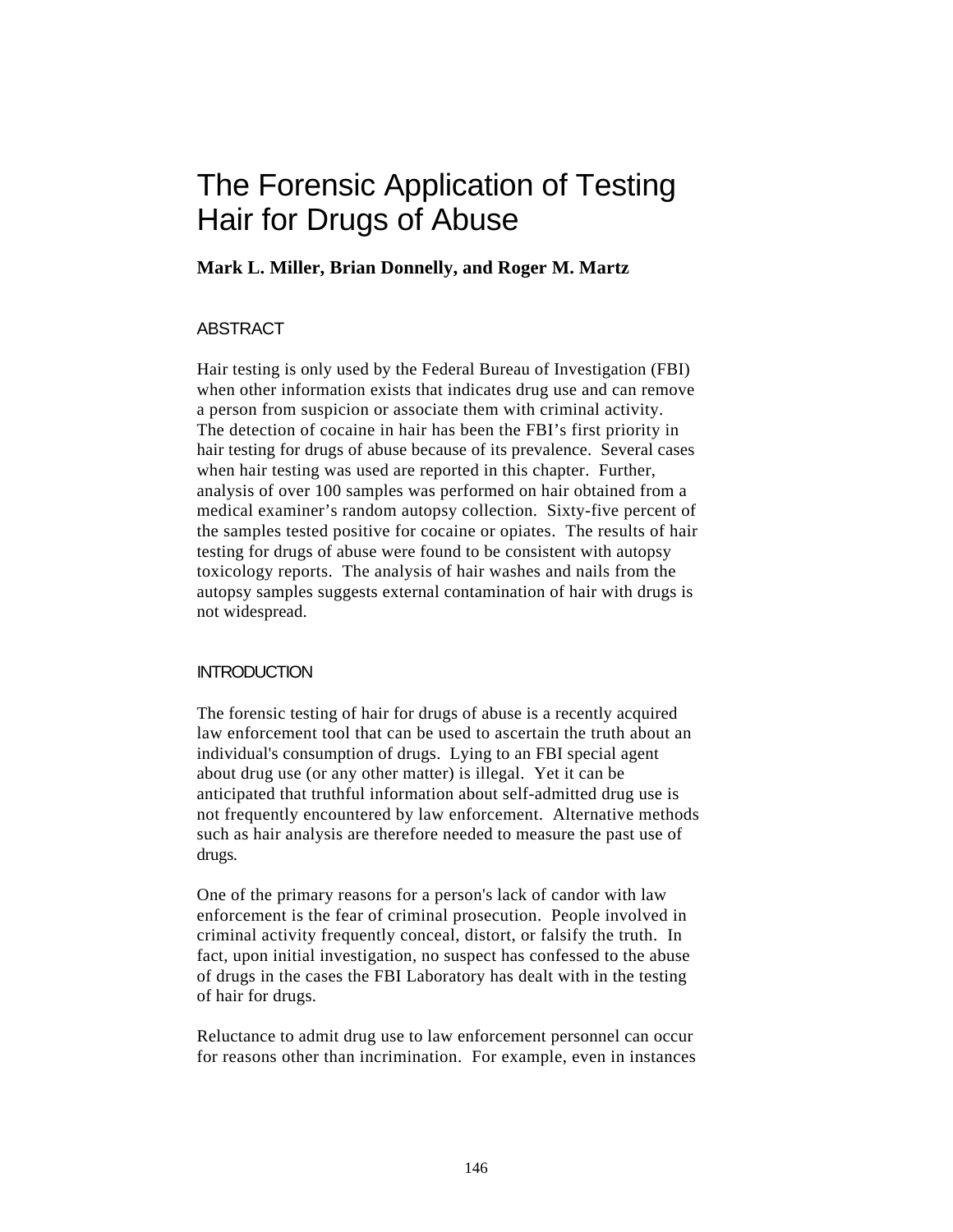when drug use has been surveyed with promises of anonymity and confidentiality among those arrested on criminal charges, it has been found through biological tests (to ascertain the accuracy of the responses) that there is a tendency to conceal or underreport the short- and long-term use of drugs (Mieczkowski and Newel 1993). One of the primary reasons for under-reporting may be to hide the extent of abuse. Moreover, the ability to accurately recollect and self-report may be impaired when the user has been under the influence of a mind-altering drug. Additionally, purchased street drugs are often of unknown purity and composition, and users may unintentionally give inaccurate reports.

It is difficult for drug abusers to accurately self-report which drugs and how much drug they have used when they are frequently consuming illicit substances that may have been obtained from unreliable sources. For example, a recent Drug Enforcement Administration (DEA) publication (DEA 1994) cited several instances of street drugs having a very different composition than their represented contents. In the first case, a small lump of a waxy black solid sold as tar heroin was found to be part of a black crayon. In another instance, a white powder purported to be cocaine was analyzed and found to be ephedrine and caffeine. A substance sold as crack was identified as a mixture of dextrose and paraffin wax. An alleged fentanyl sample was revealed to contain not only the suspected drug but also heroin and nicotinamide. As can be seen from these examples, drug abusers can be consuming very different drugs than intended, or, in extreme cases, no drug at all.

The development of drug-specific hair tests devised in the FBI Laboratory has been driven by the type of drug analysis requests received, which concurs with criminal justice survey data on the high prevalence drugs (i.e., cocaine). According to the 1992 National Institute of Justice annual report on Drug Use Forecasting (DUF), in 24 major U.S. cities, anywhere from 48 to 85 percent (depending on the location) of male or female booked arrestees tested positive for various drugs by urinalysis (Department of Justice 1993). Cocaine was found to be the most prevalent drug at 22 of the 24 test sites, and accounted for as much as 72 percent of the positive drug results in Manhattan for females. Marijuana was the leading drug at two of the sites and was the second most detected drug overall; 38 percent of male arrestees in Omaha tested positive. The third most frequently detected type of substance revealed by urinalysis results came from the opiate class of drugs. The highest percentage of opiate positives from the 24 locations was in Manhattan, with 24 percent of females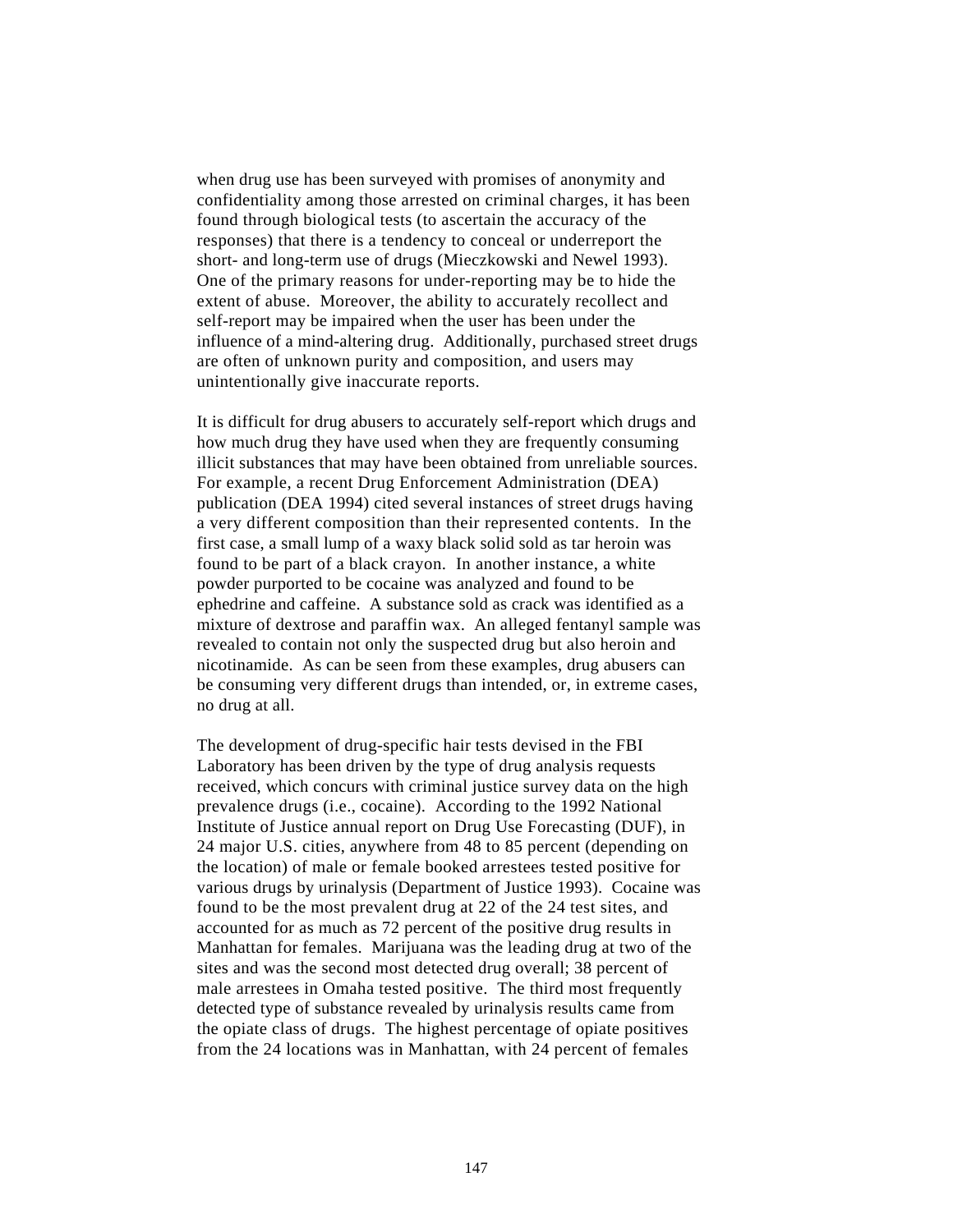testing positive. The arrestees in this study were booked on a variety of charges (mostly felony), not just drug offenses. These results serve to illustrate the link between crime and drug abuse.

Results of the DUF study suggest cocaine is the most commonly abused drug. For this reason it can be understood why the FBI Laboratory has established cocaine testing in hair as its first priority for this type of analysis. The detection of marijuana, the second most prevalent abused drug among arrestees according to the DUF study, has not been pursued in hair by the FBI Laboratory because of its low concentration in this tissue and the persistence of its metabolites in urine. Urinalysis permits detection of marijuana use up to several weeks after its consumption (Liu 1992; Cone, this volume). The FBI Laboratory is developing hair tests for opiates/heroin because of their prevalence and use in society as illustrated in the DUF study.

Hair testing has distinct advantages over other forms of toxicological sampling and analysis. For example, distinguishing heroin use from other opiates via blood or urine samples is more problematic than it is in hair testing because of the short half-life of heroin and its primary metabolite, 6-monoacetylmorphine (6-MAM), in these fluids. Heroin and 6-MAM are detectable in urine for only a few hours. Morphine and codeine are secondary metabolites of heroin and are more persistent in biological fluids than heroin or 6-MAM. In contrast, 6- MAM is the major marker of heroin use in hair. The differentiation of opiate use is important because morphine and codeine can be licitly consumed in foods such as poppy seeds or prescribed in medications such as cough syrups (ElSohly and Jones 1989; Liu 1992). Therefore, one of the largest incentives for the determination of heroin use from hair is the ability to differentiate its use from other opiates via the presence of its unique identifying metabolite.

Due to the rapid metabolism and elimination of most drugs and their metabolites, it is difficult to analyze and quantitate them in body fluids 2 days or more after use. In contrast, cocaine and heroin use can be detected in hair samples collected months after the drugs are consumed. Another advantage of hair testing is the noninvasive nature of sampling compared with the collection of blood or urine. APPLICATION OF HAIR TESTING

Hair testing for drugs of abuse has enhanced the ability of law enforcement to corroborate the truthfulness of testimony on drug use. The historical information on drug consumption attainable from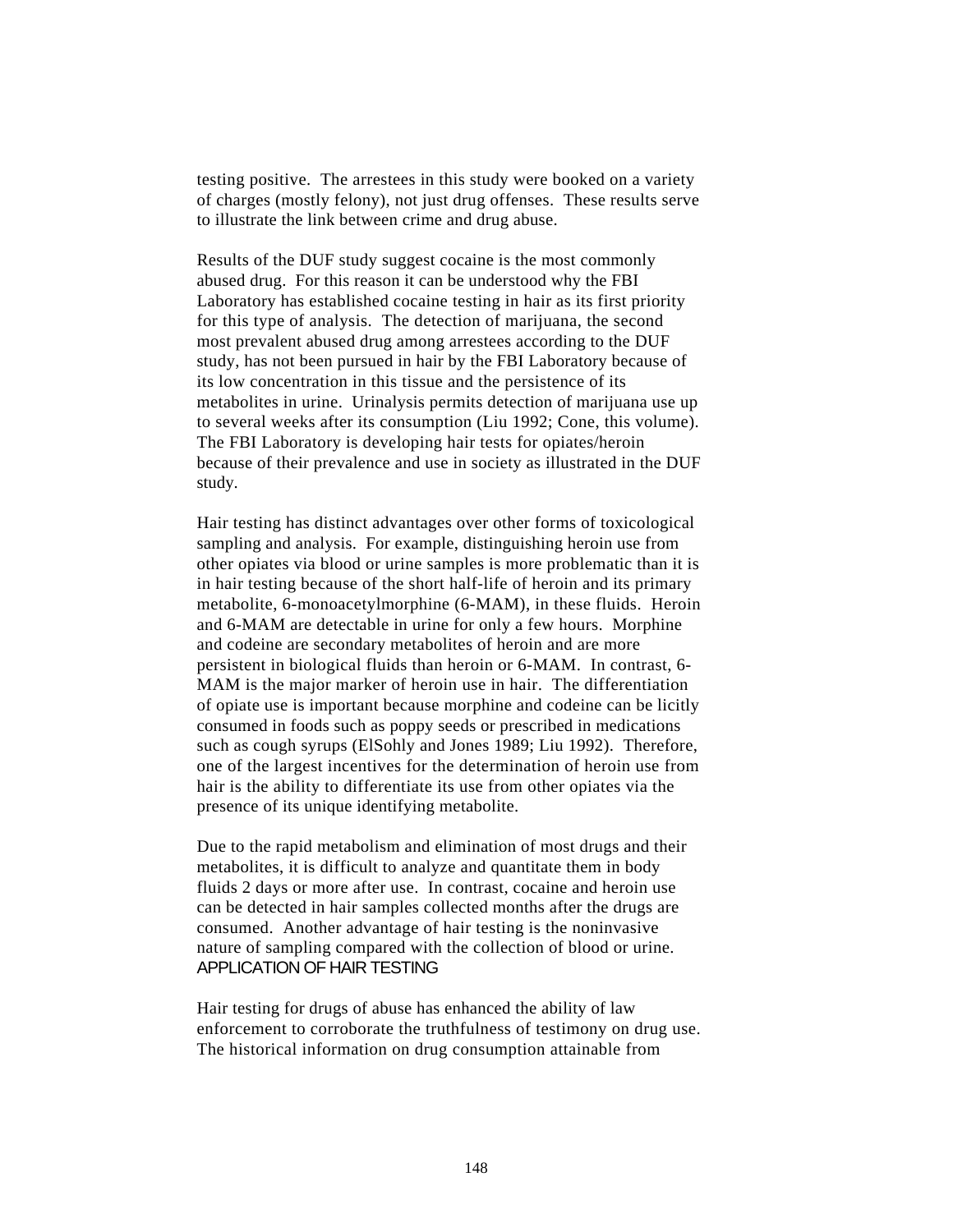testing hair gives it a distinct advantage over urine drug testing because of the extended detection window. The data obtained from hair testing have had an impact in investigations on a wide variety of offenses. Hair analysis is only used by the FBI Laboratory when there is evidence that drug abuse has occurred and it has a bearing on a case. The results of hair testing can associate subjects with criminal offenses or remove a person from suspicion. Generally, hair testing for drugs is needed as a confirmation technique when there is a disputed positive urinalysis (for example, claims of sample mislabeling or of a single occurrence of drug use, false positives), allegations of criminal activity, parole violations, or a history of drug abuse.

Some cases that have used hair testing at the FBI Laboratory and involve drug-related offenses include a drug smuggler, military personnel, Government employees, law enforcement personnel, prison inmates, parolees, and public officials. A prominent mayor, an attorney, and a prosecutor are included on the hair analysis list of public officials who were suspected of drug abuse. Hair testing for drugs of abuse also has made a critical difference in the outcome of casework seemingly unrelated to the use of drugs, such as investigations of murder, rape, and product tampering.

The FBI Laboratory has processed approximately 76 requests for hair testing related to casework since the first analysis in 1987 for an investi-gation involving a cocaine smuggler (records are kept according to how many cases have requested hair testing). The number of case samples steadily rose from 1987 to 1992, when it peaked at 35 investigations involving hair testing (figure 1). The numbers have tapered off recently as some requests have been referred to other laboratories to prevent casework overload.

The court cases that have used FBI results of cocaine hair testing have been successful, beginning with the smuggler's trial in 1987. Nearly half the cases have been military personnel faced with courts martial over drug abuse. Convictions were obtained in all but one case. Most defendants have pleaded guilty when confronted with combined positive urinalysis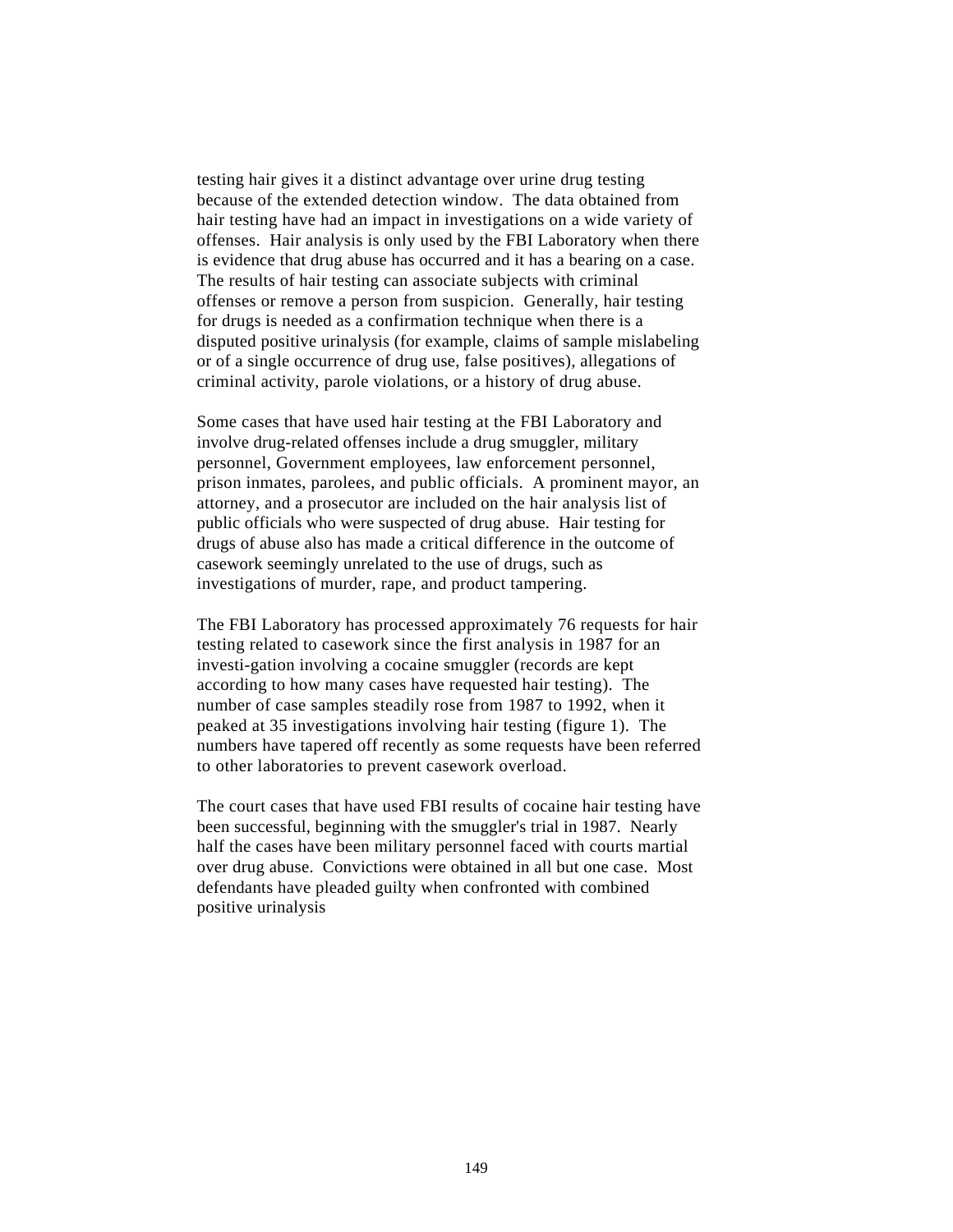

for the FBI Laboratory Chemistry-Toxicology Unit.

and hair testing results. In cases of nonmilitary Federal employees, they have either been found negative and cleared or resigned their positions.

## TESTING HAIR FOR DRUGS

The FBI Laboratory performs hair testing for cocaine. The testing of hair for drugs begins with the voluntary or court-ordered collection of approximately 100 hairs from the vertex of the contributor. To maintain sample integrity, the hair is transferred from the collection official to the laboratory through a documented chain of custody.

Hair is tested for cocaine and its major metabolite benzoylecgonine using mass spectrometry for the determination of cocaine abuse. Both compounds have been detected in the majority of cases. The anticipated hair test for heroin use focuses on the detection of its primary metabolite 6-MAM. The appearance of heroin and/or 6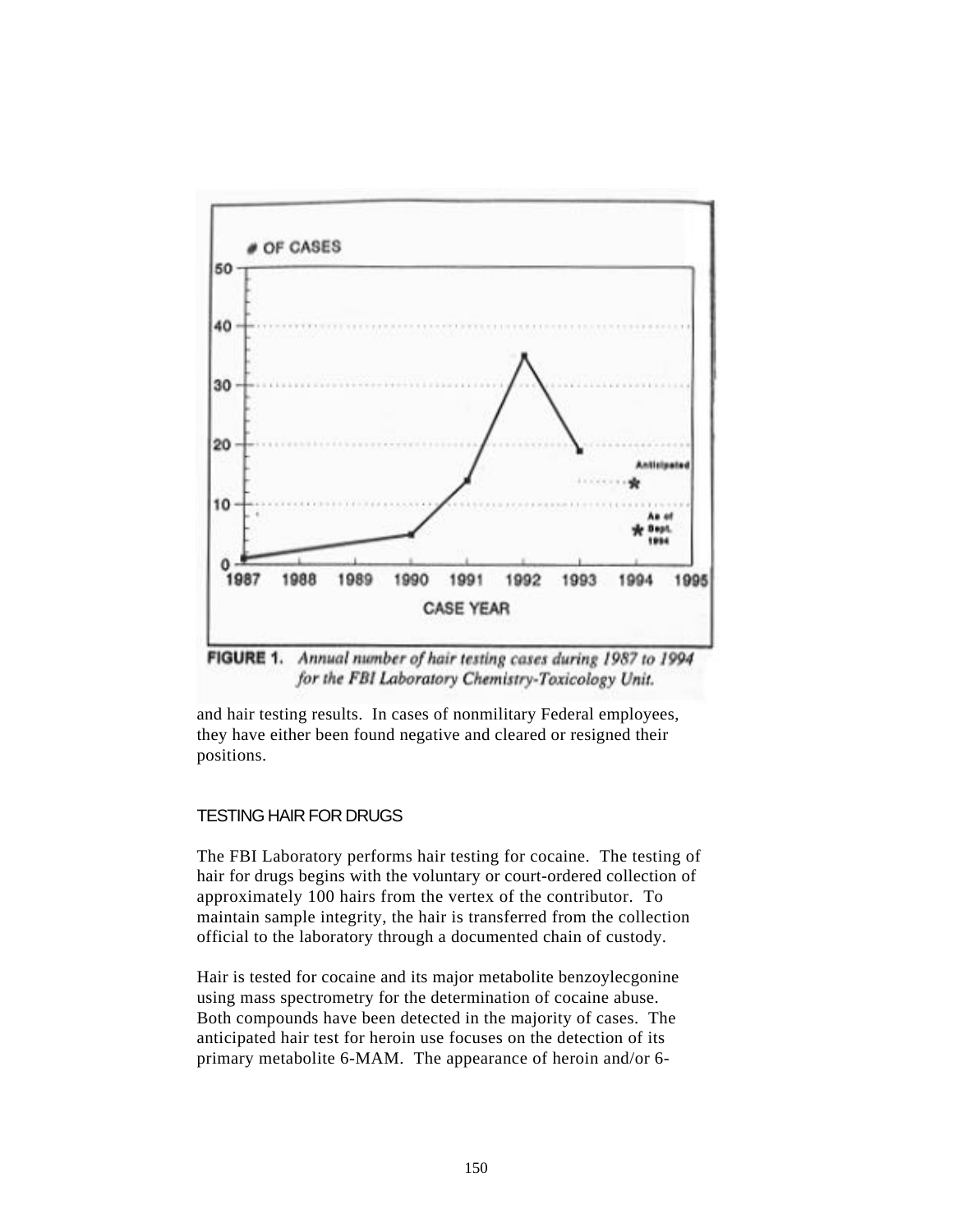MAM is a prerequisite for a declaration of heroin use determination via hair analysis. The presence of morphine and codeine are also examined, but a positive finding is not necessarily an indicator of heroin use.

Details of the procedure for analyzing drugs in hair can be found in the previous publications by the authors, but the method is briefly described here (Martz et al. 1991; Miller et al., in press). A 5 milligram (mg) hair sample is cleaned by washing it twice with solvent (methanol) to remove potential contaminating drugs on the hair surface. Baumgartner and colleagues (1993) established that solvent washing readily removes drugs on the surface of hair.<sup>1</sup> The drugs in the hair are extracted with acid (for cocaine analysis only) or solvent at above ambient temperature after internal standards are added to the solution. Deuterated analogs of the target drugs or related compounds are used as the internal standards for the purpose of quantitation. After extraction and sample preparation, the final concentrate is analyzed by tandem mass spectrometry (MS/MS) or electrospray ionization liquid chromatography/mass spectrometry (ESI LC/MS).

#### HAIR TESTING CASES

Examples of how testing hair for drugs can be used in a forensic environment are given below for illustrative purposes. One of the earlier high publicity cases involved the victim of a product tampering by international smugglers (Martz et al. 1991). This case fell under Federal jurisdiction as a consumer product-tampering offense. In July of 1990, a Miami man became extremely ill after drinking an imported malted beverage from Colombia. After drinking the contents of the bottle, the subject thought he may have been poisoned; he stated the beverage tasted bad, and his mouth and tongue were numb. The man went into a coma immediately after making the statement and was rushed to the hospital. At the hospital he was diagnosed as suffering from acute cocaine intoxication after a urinalysis test.

Cocaine was detected in the residue of the bottle consumed by the victim. The subject was maintained alive for 24 days until his life support system was shut off. A recall of the malt beverage found an average of 30 grams of cocaine per bottle of the tampered product.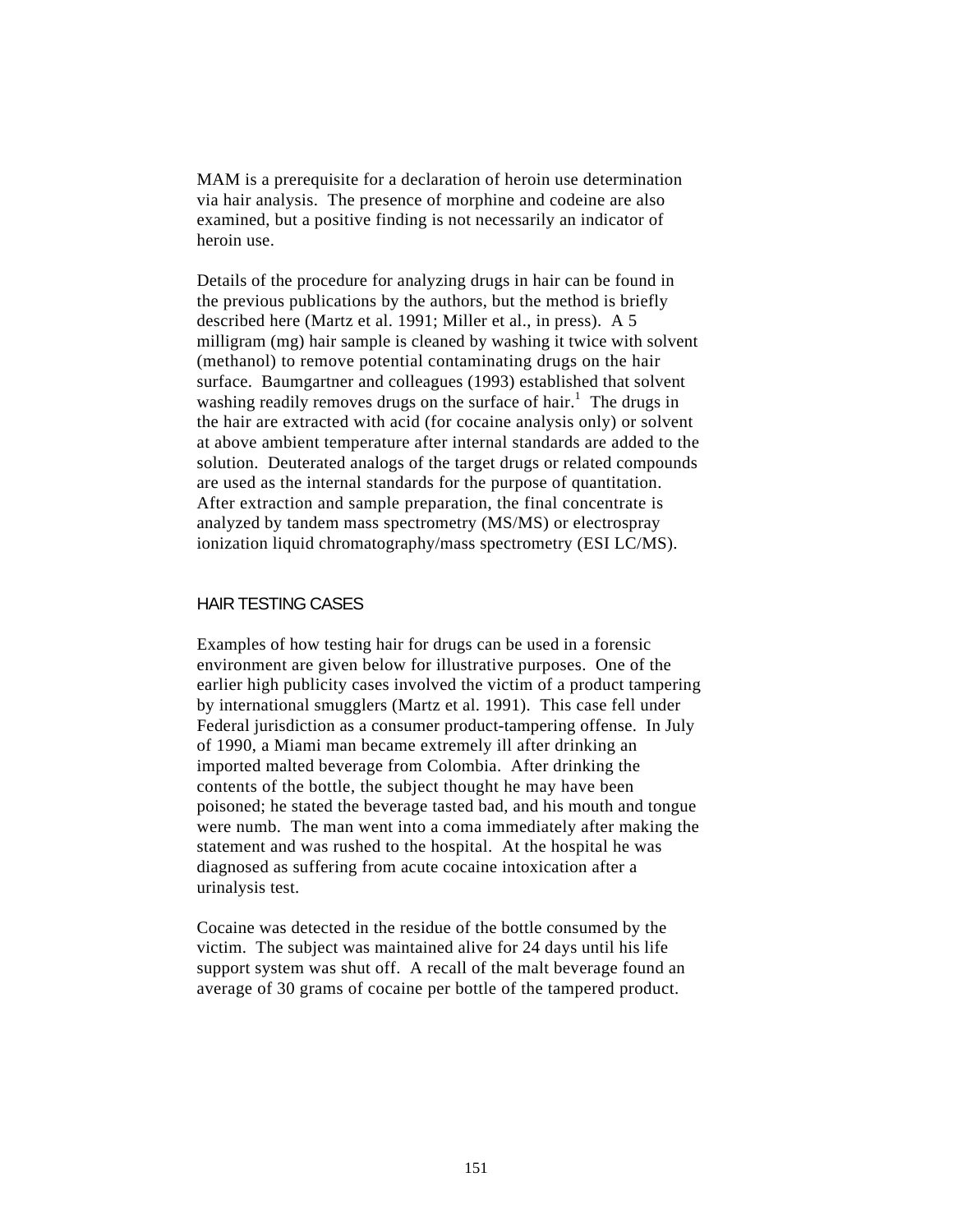After the victim died, hair samples were collected to determine whether he was a regular cocaine user who had overdosed or the victim of a product tampering (during the period after the incident but before his death, the victim's hair grew approximately 1 to 1.5 centimeters (cm) (Chatt and Katz 1988)). Historical information on his drug usage was gathered by conducting segmental analysis on the victim's 2.5 cm length hair. The hair was cut into half-centimeter segments and analyzed (figure 2). The hair segments contained a peak concentration of almost 100 nanograms (ng) per mg at a time period that corresponds to the ingestion of the suspect beverage (segment 1-1.5 cm). The high level of cocaine in the two segments at the tip of the hair (segments 1.5-2.5 cm) indicate the victim was a user of cocaine before the incident.<sup>1</sup> Witness interviews substantiated results of the segmental hair analysis during the investigation, which revealed the victim was a chronic cocaine user.

In the next example, a rape investigation was aided by hair analysis for cocaine. A request was made for hair analysis by a small town's police department to contest the alibi of a suspect after a woman reported an



Results of segmental hair analysis on 0.5 cm segments from a lethal intoxication of cocaine in imported beverage. The data points represent hair cocaine concentrations.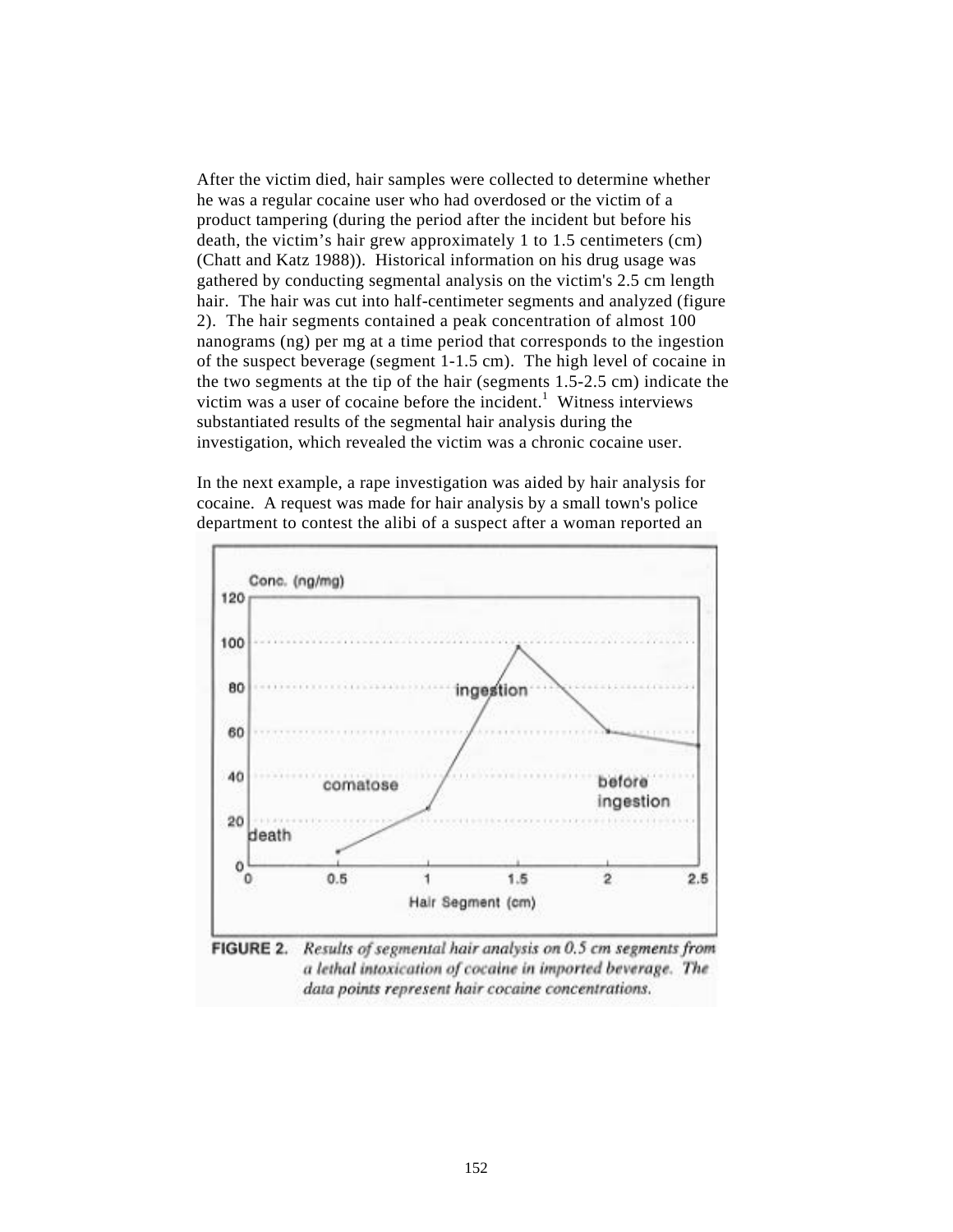acquaintance had raped her in her own home. The suspect stated he and the victim were dating, engaging in sex, and had used crack cocaine together on numerous occasions. She denied his allegations and proof was needed to refute or confirm his alibi. Since the suspect was positive for cocaine and the victim was negative for use of cocaine over the previous several months, hair testing was effective in contradicting the alibi.

The use of hair testing also has been effective in accidental or manslaughter death investigations. In one case, a child died as a result of cocaine intoxication while in the care of his mother and her common-law husband. The mother indicated that her husband was a cocaine user and the husband implicated the mother as a drug user. Results of hair testing revealed the father was positive for cocaine while the mother was found to be negative. This implicated the father as a user and possible owner of the cocaine ingested by the child and resulted in his confession as being the possessor of the cocaine.

Members of the military are routinely tested for drug usage via urinalysis. Those found to be using drugs are court martialed and discharged from the service. In several instances, hair testing has been used to corroborate positive urine tests as well as other investigative information such as adulterated urine specimens. In one particular case, a military man near retirement whose urine and hair tested positive for cocaine was exonerated from court martial in spite of this evidence. He claimed his wife had spiked his food with cocaine. His wife, who was divorcing him, initially refused to corroborate his story, but later testified to spiking his food several times. Because he was considered a victim of tampering, the jury found him innocent.

#### RESEARCH ON DRUGS IN HAIR

A project at the FBI's Forensic Science Research Unit screened random hair samples collected from autopsies conducted by a medical examiner. These samples consisted mainly of homicide, suicide, and accident victims. A small proportion of the people autopsied died of medical illness, drug overdose, or exposure. Thus far, 115 hair samples have been analyzed for cocaine, benzoylecgonine, 6-MAM, morphine, and codeine. Preliminary results for cocaine (58 percent positive) and opiates (29 percent positive) screening suggest abuse of these substances is high in the sampled population. The positives range from 16 to 72 percent for cocaine and 1 to 24 percent for opiates in the 1992 DUF Annual Report.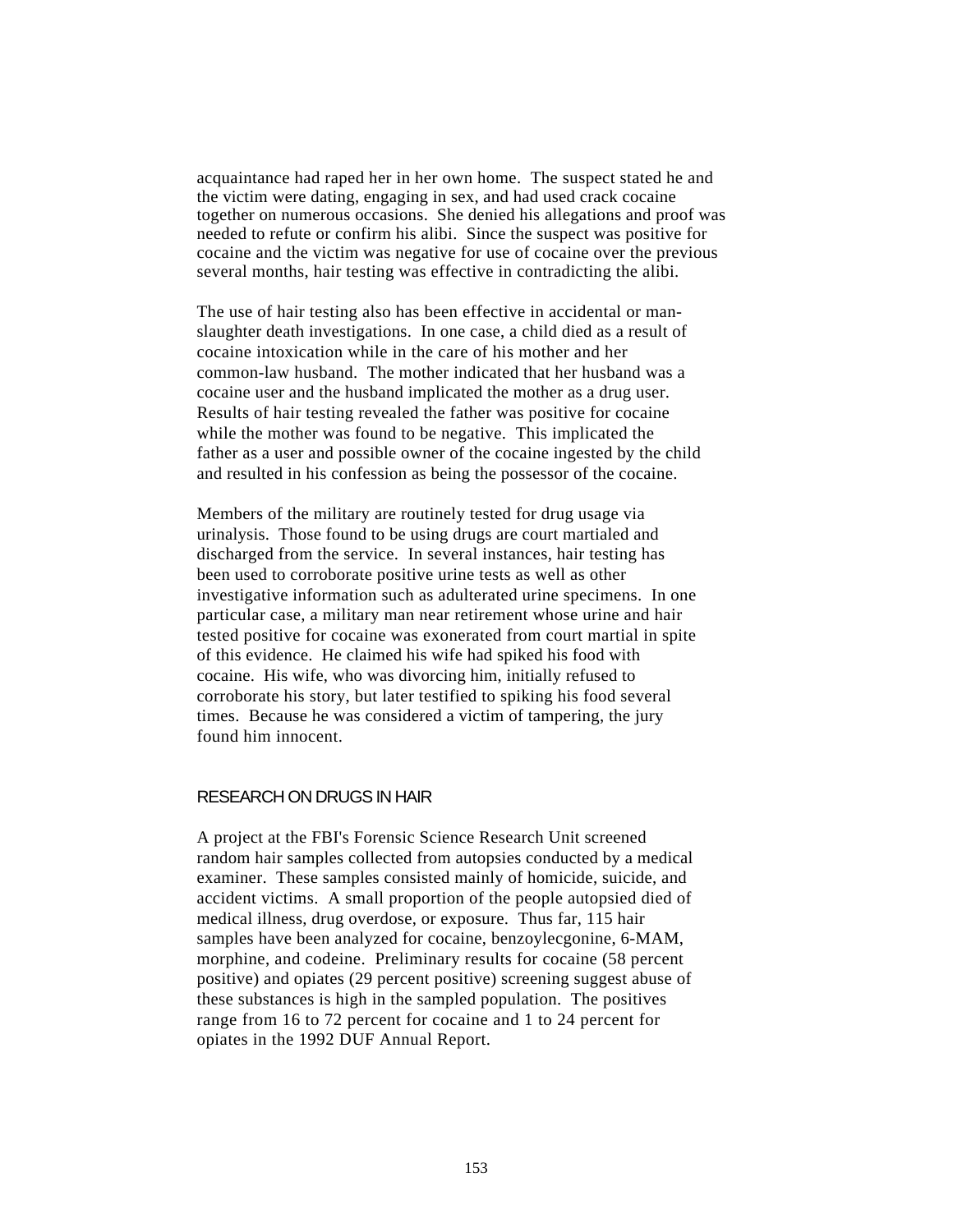



Only 35 percent of the autopsy samples tested negative for all 5 drugs (figure 3). This observation is consistent with the autopsy results; all of the subjects in this negative group for whom cause-of-death data were obtained had died of either accidents, illnesses, or gunshot wounds. A larger proportion tested positive for cocaine use only (37 percent) and 8 percent tested positive for opiates only. More than one-fifth (21 per-cent) of the subjects tested positive for both an opiate and cocaine.

A compilation of the 66 cocaine-positive hair samples netted an average concentration of 30 ng/mg of hair for cocaine and 4.6 ng/mg of hair for its metabolite, benzoylecgnine (figure 4). The median values of both drugs are much smaller, indicating most of the concentrations are at the low end of the range. The large standard deviations reveal a wide distribution in the minimum and maximum values obtained.

Results of the limited number of samples positive for opiates show the average and median values are approximately 1 ng/mg of hair or less (figure 5). The 6-MAM, morphine, and codeine average concentrations are all much smaller than the average levels of cocaine and benzoylecgnine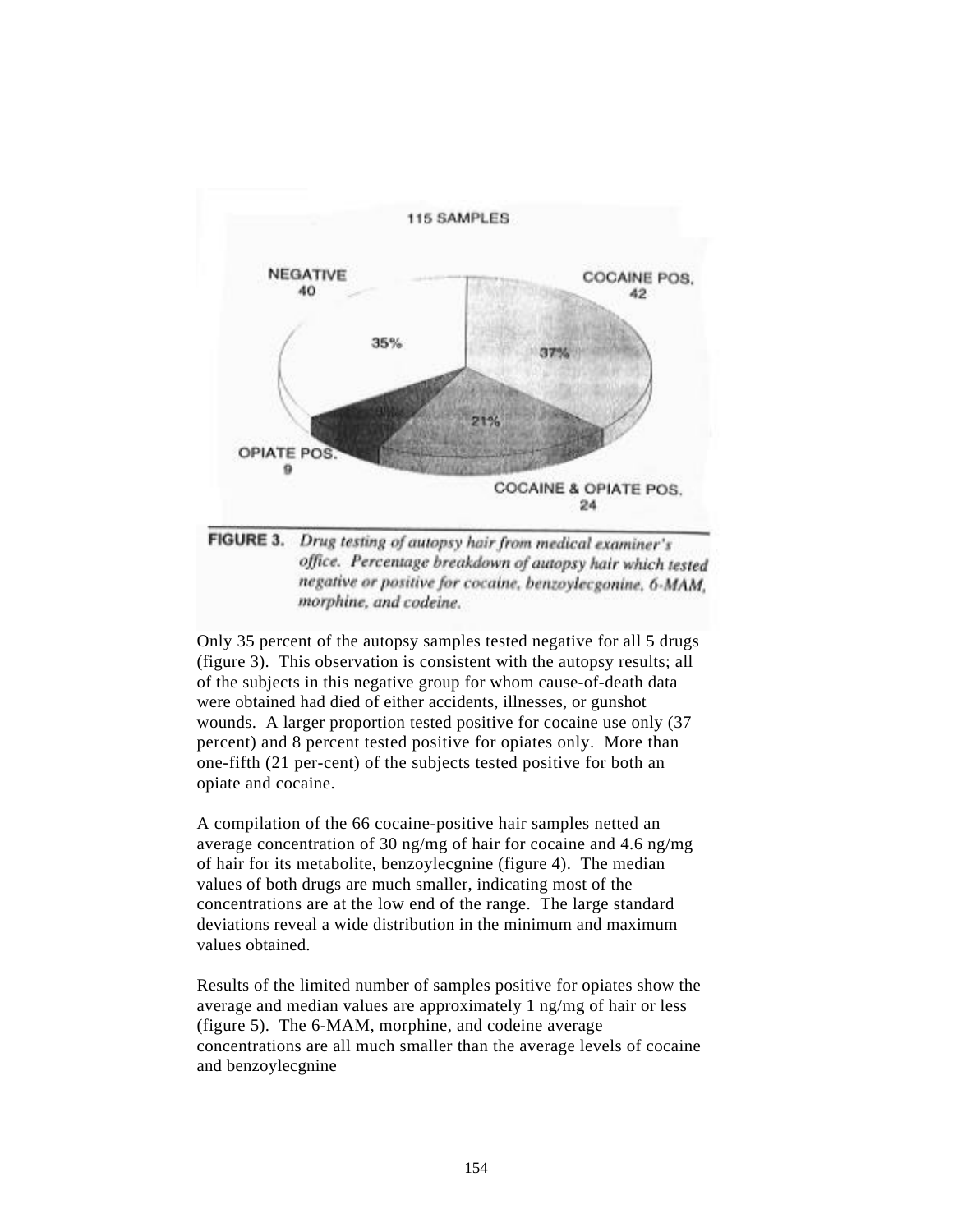

FIGURE 4. The average, median, and standard deviation of cocaine and benzoylecgnine concentrations in 66 cocaine-positive autopsy hair samples. The left and right axes scales apply to the cocaine and benzoylecgnine concentrations, respectively.

in the hair samples. Most of the values for the cocaine and 6-MAMpositive samples are single digit or smaller (figure 6). However, there were four samples with cocaine concentrations over 100 ng/mg.

The possibility of surface contamination of hair samples with drugs is one of the more controversial subjects in the field. It has been proposed that contamination and incorporation into the hair can result from environmental exposure to drugs, and thus sampling does not necessarily detect use of drugs. However, Baumgartner and associates (1989) have found that most hair samples do not exhibit any external contamination. They further state that drugs on the surface of hair are removed by washing with shampoo.<sup>1</sup> It has also been suggested by Fritch and colleagues (1992) that not all cocaine found in washes is due to external contamination. At a minimum, hair testing is still useful in forensics even if contamination exists because it is an indicator of exposure to a drug environment.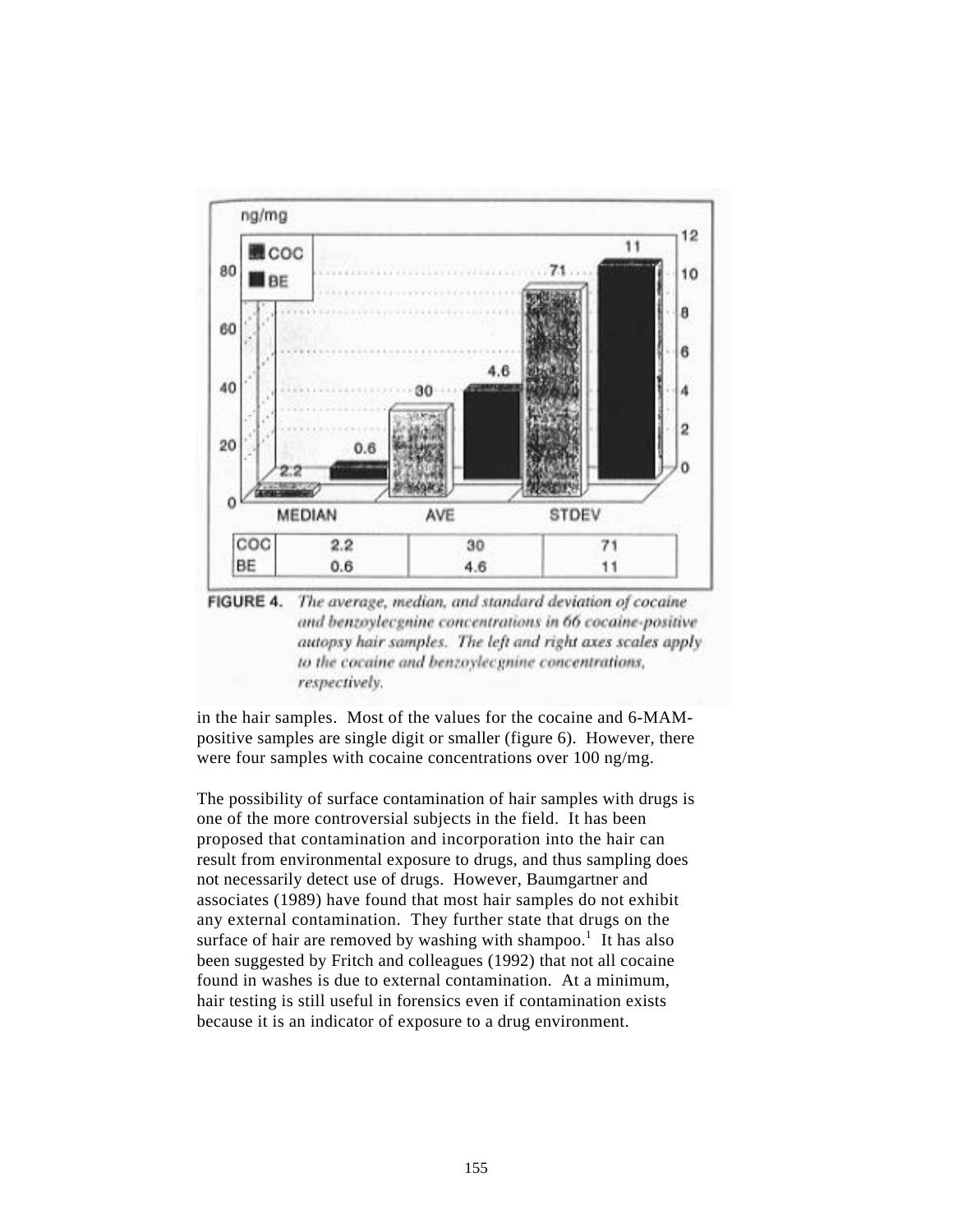

**FIGURE 5.** The average, median, and standard deviations of morphine, codeine, and 6-MAM concentrations in 12, 11, and 22 drug positive autopsy hair samples, respectively.

Results of the 115 autopsy samples indicate surface contamination of the hair is not a major problem. With an average of 0.16 for all samples that were drug positive, the cocaine wash-to-extract concentration ratio is very low and indicates most of the drug is in the interior of the hair. The median wash-to-extract ratio was 0.01; this reveals that half of the samples had less than 1 percent of their cocaine on the exterior of the hair. A total of 40 percent of the cocaine-positive hairs showed no detectable traces of cocaine in the wash, and 77 percent had a wash-to-extract ratio of no more than 0.1.

Another argument against the contamination issue is the proportionately large presence of metabolites such as benzoylecgnine and 6-MAM in hair. If surface contact were the mechanism for incorporation, unless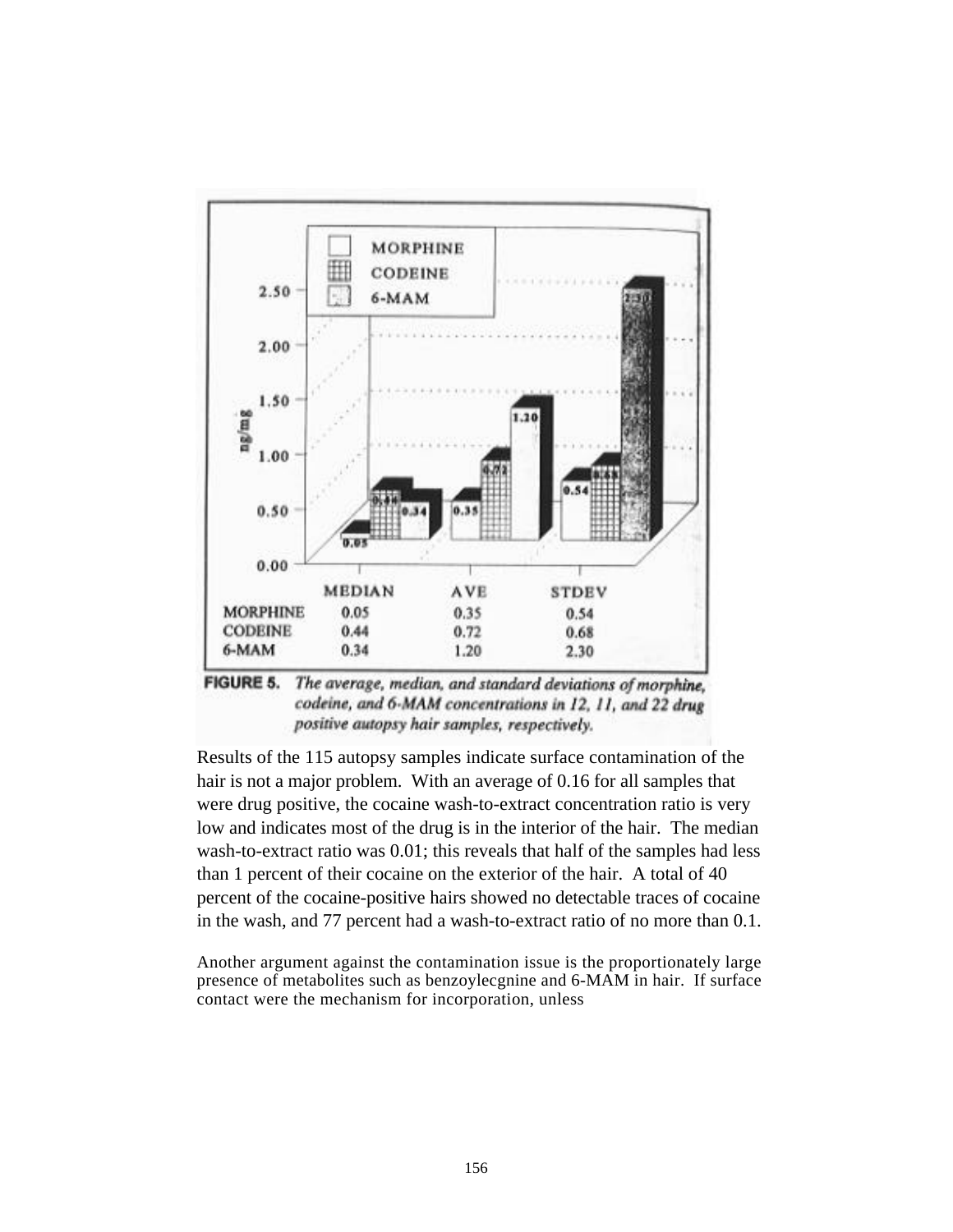

**FIGURE 5.** The average, median, and standard deviations of morphine. codeine, and 6-MAM concentrations in 12, 11, and 22 drug positive autopsy hair samples, respectively.

degradation had occurred, only original drugs would be readily detectable in contaminated hair. The contact of parent drugs with hair does not result in the formation of metabolites (Baumgartner and Hill 1993). In the authors' study of autopsy hair, only samples with traces of cocaine  $\left($  < 0.3 ng/mg of hair) had undetectable levels of benzoylecgnine.

In drug abusers, toenails are less likely than hair to become externally contaminated in the daily handling of illicit drugs. A study of 20 autopsy toenails was conducted; cocaine-positive results were found in 15 of the 16 nail samples that had hair positive for cocaine. The one exception had a cocaine level of only 0.1 ng/mg in the hair. It is not surprising that the nail was negative when it is considered that nails have much lower drug concentrations than hair. In addition, cocaine metabolites benzoylecognine and cocaethylene were found in both hair and the corresponding nails, which suggests that it is unlikely the hairs are routinely contaminated by environmental sources of drugs.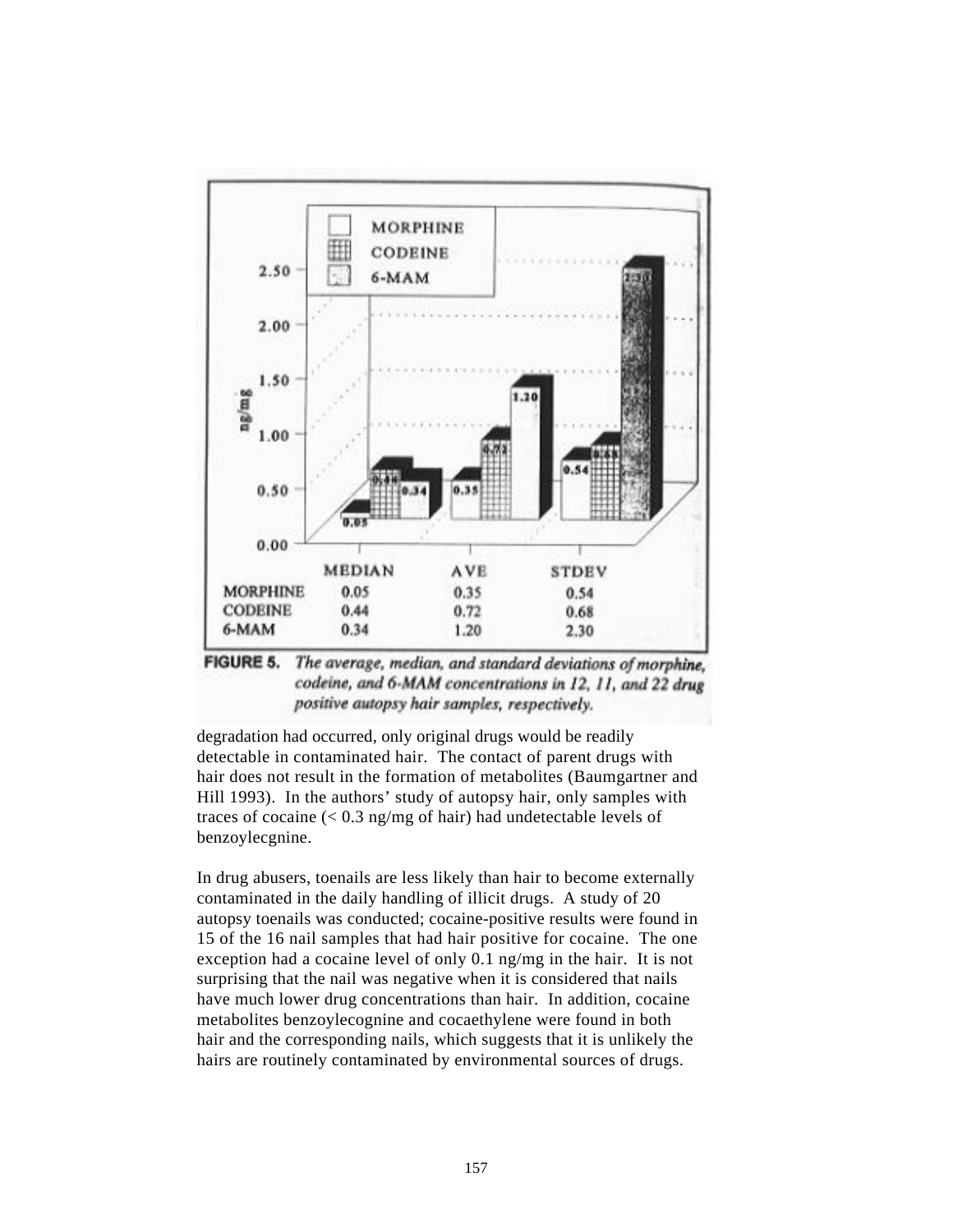Therefore, positive results in the authors' laboratory for the determination of cocaine in both hair and toenails suggests the controversy over contamination is overstated.<sup>1</sup>

Sample adulteration has been an issue in urine testing for some time, and may also become a concern for the validity of hair-testing results if a method were found to remove drugs from hair in vivo. In 1994, the FBI Laboratory participated in a round-robin test organized by the National Institute of Standards and Technology for the determination of drugs in hair. The blind test samples contained two sets of hair that had been spiked by soaking the specimens in solutions of drugs. Before the results of the round-robin test were known, the test samples were examined microscopically. It was observed that two of the samples had a higher sheen than the others (reddish-brown color). When the results were released, it turned out that these two samples were the adulterated preparations. The higher sheen may be the inadvertent effect of the solvent's cleansing the hairs as they were being soaked in drug solution. This observation could be of use in discovering adulterated hair specimens during testing by looking for this characteristic sheen. The scientific community has yet to agree on how to establish that hair has been adulterated or contaminated.

#### **SUMMARY**

The testing of hair for drugs has been an invaluable aid and often a necessary tool for law enforcement. It has given the forensic investigator a glimpse into the past. In conjunction with the use of urinalysis, hair testing can give a more detailed drug history on a test subject. The two tests should be considered complementary. Hair testing results have helped to incriminate those with hair positive for drugs as well as lessen suspicion for subjects with drug negative hair. Findings from a project on autopsy hair samples are internally consistent and show a positive rate for cocaine within the same range found in other survey data from booked arrestees on the prevalence of drug abuse.

## ENDNOTE

1. Refer to the Technical Note at the end of the Introduction (p. 13).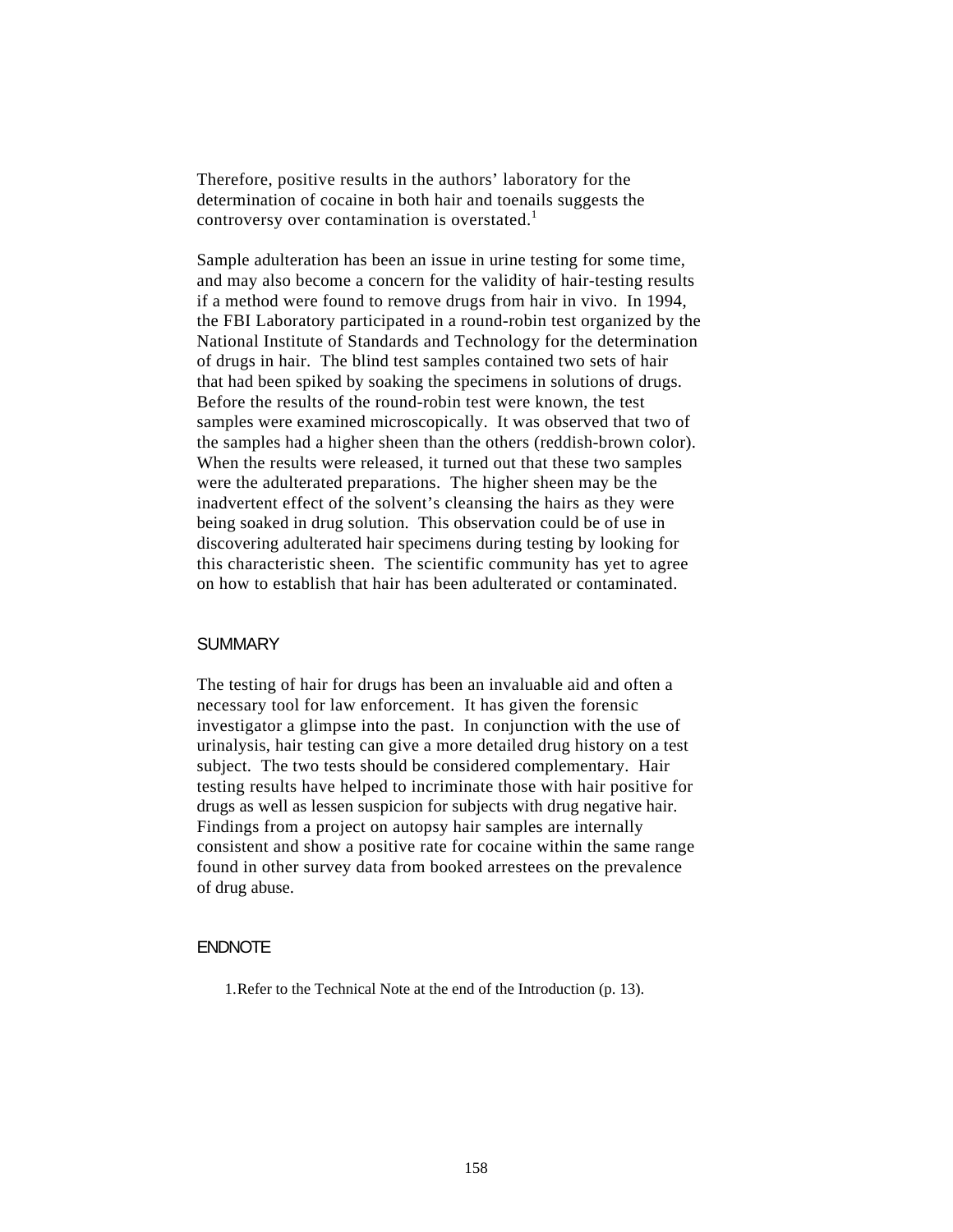#### **REFERENCES**

- Baumgartner, W.A.; Black, C.T.; Jones, P.F.; and Blahd, W.H. Radioimmunoassay of cocaine in hair. *J Nucl Med* 23(9):790- 792, 1982.
- Baumgartner, W.A.; Hill, B.S.; and Blahd, W.H. Hair analysis for drugs of abuse. *J Forensic Sci* 34(6):1433-1453, 1989.
- Baumgartner, W.A., and Hill, V.A. Sample preparation techniques. *Forensic Sci Int* 63(1-3):121-135, 1993.
- Chatt, A., and Katz, S.A. *Hair Analysis: Applications in the Biomedical and Environmental Sciences.* New York: VCH, 1988. pp. 11-12.
- Department of Justice. *Drug Use Forecasting 1992 Annual Report: Drugs and Crime in America's Cities*. National Institute of Justice Research in Brief, Department of Justice (DOJ) Pub. No. (NCJ)142973. Washington, DC: Supt. of Docs., U.S. Govt. Print. Off., 1993.
- Drug Enforcement Administration. *The Microgram.* (Washington, DC) Vol. XXVII, no. 7, pp. 207-208. July 1994.
- ElSohly, M.A., and Jones, A.B. Morphine and codeine in biological fluids: Approaches to source differentiation. *Forensic Sci Rev* 1(1):13-22, 1989.
- Fritch, D.; Groce, Y.; and Rieders, F. Cocaine and some of its products in hair by RIA and GC/MS. *J Anal Toxicol* 16:112-114, 1992.
- Liu, R.H. Important considerations in the interpretation of forensic urine drug test results. *Forensic Sci Rev* 4(1):51-65, 1992.
- Martz, R.; Donnelly, B.; Fetterolf, D.; Lasswell, L.; Hime, G.W.; and Hearn, W.L. The use of hair analysis to document a cocaine overdose following a sustained survival period before death. *J Anal Toxicol* 15:279-281, 1991.
- Mieczkowski, T., and Newel, R. An evaluation of racial bias in hair assays for cocaine: Black and white arrestees compared. *Forensic Sci Int* 63(1-3):85-98, 1993.
- Miller, M.L.; Donnelly, B.; and Martz, R.M. Research at the Federal Bureau of Investigation in hair analysis for drugs of abuse. *Hair Testing for Drugs of Abuse: International Research on Standards and Technology*. Rockville, MD: National Institute on Drug Abuse, in press.

#### ACKNOWLEDGMENT